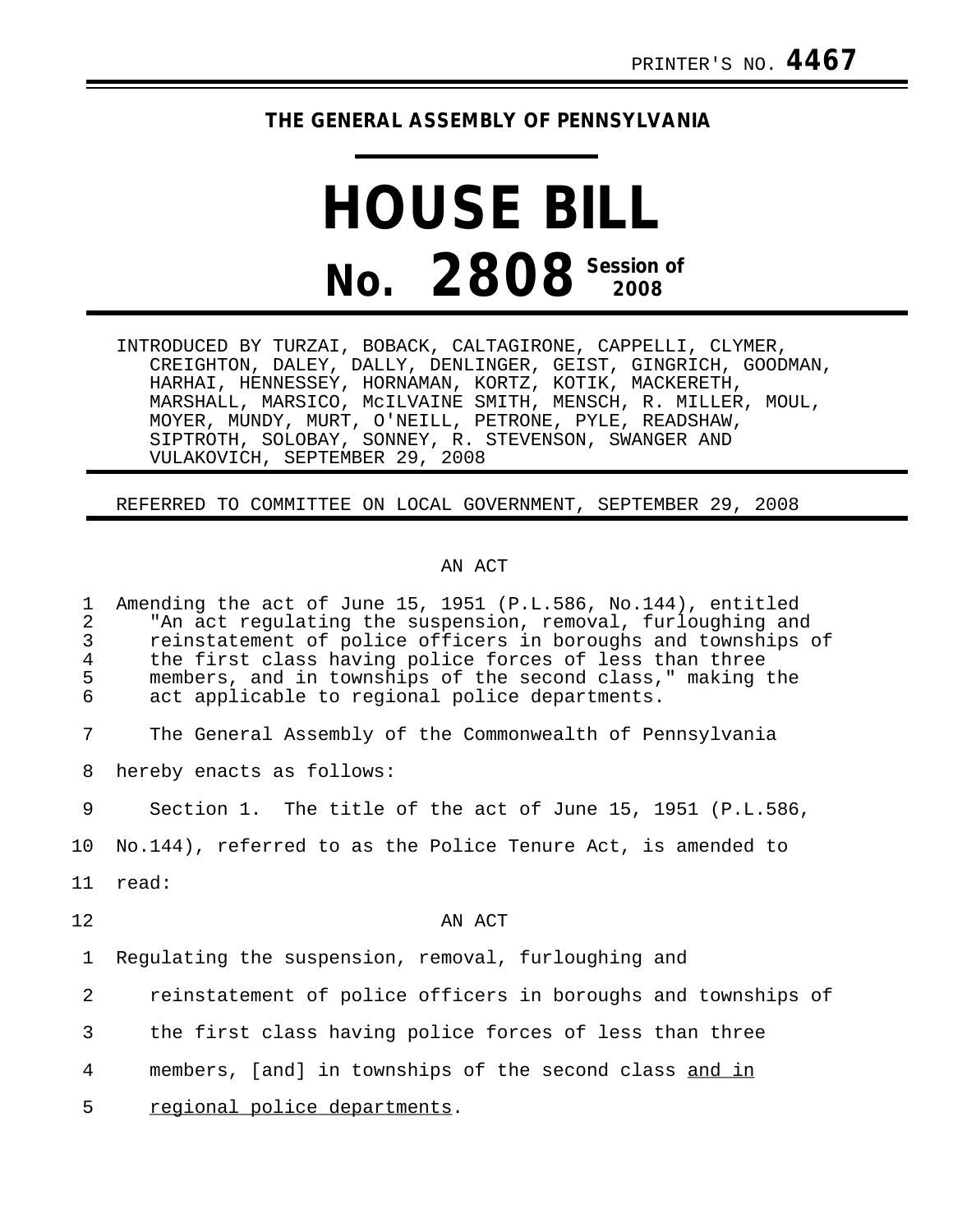2 Section 1. This act shall apply to each township of the 3 second class, to each regional police department, to each 4 borough and township of the first class having a police force of 5 less than three members and not subject to sections one thousand 6 one hundred sixty-five through one thousand one hundred ninety 7 of the act, approved the fourth day of May, one thousand nine 8 hundred twenty-seven (Pamphlet Laws 519), known as "The Borough 9 Code," and their amendments, nor to sections six hundred twenty-10 five through six hundred fifty of the act, approved the twenty-11 fourth day of June, one thousand nine hundred thirty-one 12 (Pamphlet Laws 1206), known as "The First Class Township Code," 13 and their amendments. For purposes of this act, the term 14 "regional police department" shall mean a municipal police force 15 <u>organized and operated in combination by two or more</u> 16 municipalities through an intermunicipal agreement pursuant to 17 53 Pa.C.S. Ch. 23 Subch. A (relating to intergovernmental 18 cooperation). 19 Section 3. Section 2 of the act, amended July 19, 1965 20 (P.L.219, No.119), is amended to read: 21 Section 2. Removals.--No person employed as a regular full 22 time police officer in any police department of any township of 23 the second class, any regional police department, or any borough 24 or township of the first class within the scope of this act, 25 with the exception of policemen appointed for a probationary 26 period of one year or less, shall be suspended, removed or 27 reduced in rank except for the following reasons: (1) physical 28 or mental disability affecting his ability to continue in 29 service, in which case the person shall receive an honorable 30 discharge from service; (2) neglect or violation of any official 20080H2808B4467 - 2 -

1 Section 2. Section 1 of the act is amended to read: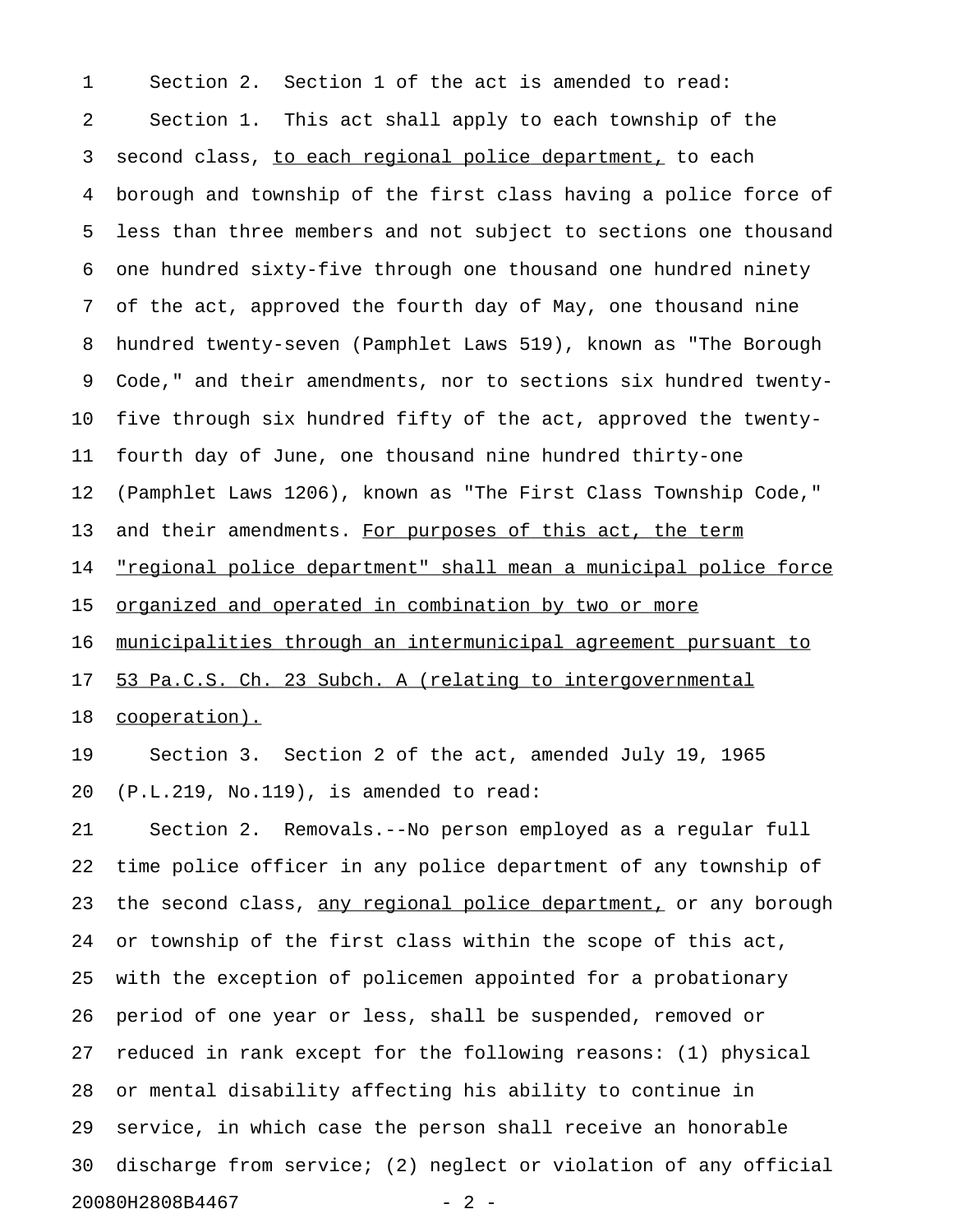1 duty; (3) violating of any law which provides that such 2 violation constitutes a misdemeanor or felony; (4) inefficiency, 3 neglect, intemperance, disobedience of orders, or conduct 4 unbecoming an officer; (5) intoxication while on duty. A person 5 so employed shall not be removed for religious, racial or 6 political reasons. A written statement of any charges made 7 against any person so employed shall be furnished to such person 8 within five days after the same are filed.

9 Section 4. Section 3 of the act, amended May 9, 1984 10 (P.L.253, No.56), is amended to read:

11 Section 3. Reduction in Number of Police.--If, for reasons 12 of economy or other reasons, it shall be deemed necessary by any 13 township of the second class, any regional police department, or 14 any borough or township of the first class within the scope of 15 this act, to reduce the number of paid employes of the police 16 department, then such political subdivision or regional police 17 <u>department</u> shall apply the following procedure: (a) If there are 18 any employes eligible for retirement under the terms of any 19 retirement or pension law, then such reduction in numbers shall 20 be made by retirement, if the party to be retired exceeds the 21 maximum age as defined in the act of October 27, 1955 (P.L.744, 22 No.222), known as the "Pennsylvania Human Relations Act"; (b) If 23 the number of paid employes in the police force eligible to 24 retirement is sufficient to effect the necessary reduction in 25 number, or if there are no persons eligible for retirement, or 26 if no retirement or pension fund exists, then the reduction 27 shall be effected by furloughing the man or men, including 28 probationers, last appointed to said police force. Such removal 29 shall be accomplished by furloughing in numerical order, 30 commencing with the man last appointed, until such reduction 20080H2808B4467 - 3 -